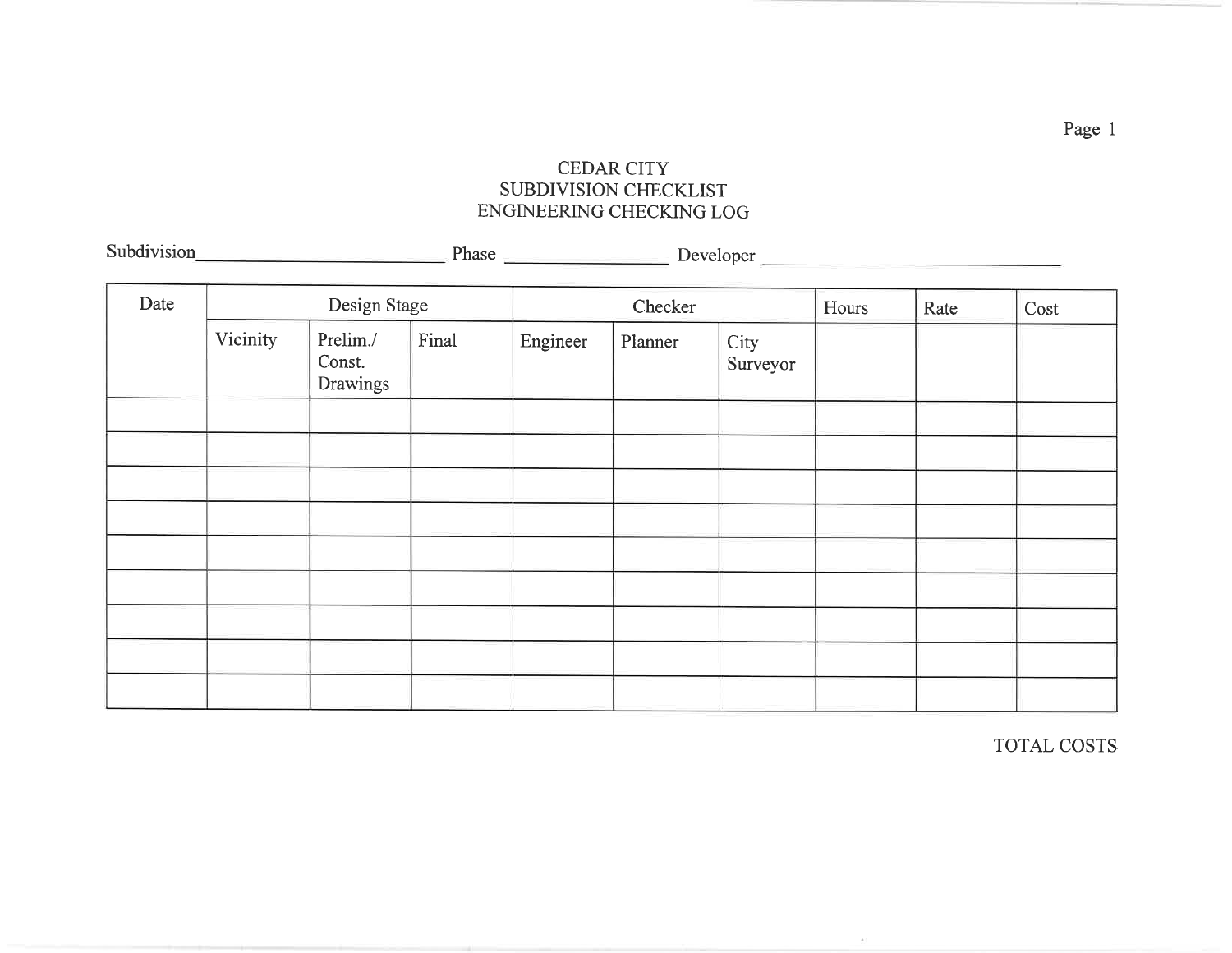|                                                         |                                                                                                                                                                                                                                |          | <b>SUBDIVISION CHECKLIST</b> |     |                                                                                                                       |                                                                                                                                                                                                                    |
|---------------------------------------------------------|--------------------------------------------------------------------------------------------------------------------------------------------------------------------------------------------------------------------------------|----------|------------------------------|-----|-----------------------------------------------------------------------------------------------------------------------|--------------------------------------------------------------------------------------------------------------------------------------------------------------------------------------------------------------------|
|                                                         | SUBDIVISION SUBDIVISION SUBDIVISION SUBDIVISION SUBDIVISION SUBDIVISION SUBDIVISION SUBDIVISION SUBDIVISION SUBDIVISION SUBDIVISION SUBDIVISION SUBDIVISION SUBDIVISION SUBDIVISION SUBDIVISION SUBDIVISION SUBDIVISION SUBDIV |          |                              |     |                                                                                                                       | Revised 09-22-2020                                                                                                                                                                                                 |
| $\mathsf{Zone}$                                         |                                                                                                                                                                                                                                |          | Engineer_                    |     | <u> 1989 - Johann Barbara, martin amerikan basar dan berasal dalam basar dalam basar dalam basar dalam basar dala</u> |                                                                                                                                                                                                                    |
|                                                         | Development Stage Checked Item/Details                                                                                                                                                                                         |          |                              |     | Criteria/Comments                                                                                                     |                                                                                                                                                                                                                    |
| A. Initial City Engineer Meeting<br>1. Obtain & Discuss |                                                                                                                                                                                                                                | Approved | Need                         | N/A |                                                                                                                       |                                                                                                                                                                                                                    |
|                                                         | A) Ordinances                                                                                                                                                                                                                  |          |                              |     |                                                                                                                       |                                                                                                                                                                                                                    |
|                                                         | 1) Subdivision<br>2) Zoning<br>3) Drainage                                                                                                                                                                                     |          |                              |     |                                                                                                                       |                                                                                                                                                                                                                    |
|                                                         | B) Checklist<br>C) City Master Plan Maps                                                                                                                                                                                       |          |                              |     |                                                                                                                       |                                                                                                                                                                                                                    |
|                                                         | 1) Land Use<br>2) Water                                                                                                                                                                                                        |          |                              |     |                                                                                                                       | the contract of the contract of the contract of the contract of the contract of                                                                                                                                    |
|                                                         | 3) Sewer<br>4) Storm Drain                                                                                                                                                                                                     |          |                              |     |                                                                                                                       | <u> La Carlo de la Carlo de la Carlo de la Carlo de la Carlo de la Carlo de la Carlo de la Carlo de la Carlo de l</u><br>the control of the control of the control of the control of the control of the control of |
|                                                         | 5) Streets<br>6) Trails                                                                                                                                                                                                        |          |                              |     |                                                                                                                       |                                                                                                                                                                                                                    |
|                                                         | D) City Standards<br>1) Applies to City<br>Improvements<br>2) All Drawings in                                                                                                                                                  |          |                              |     |                                                                                                                       |                                                                                                                                                                                                                    |
|                                                         | <b>ACAD</b><br>E) Water Right Conveyance                                                                                                                                                                                       |          |                              |     |                                                                                                                       |                                                                                                                                                                                                                    |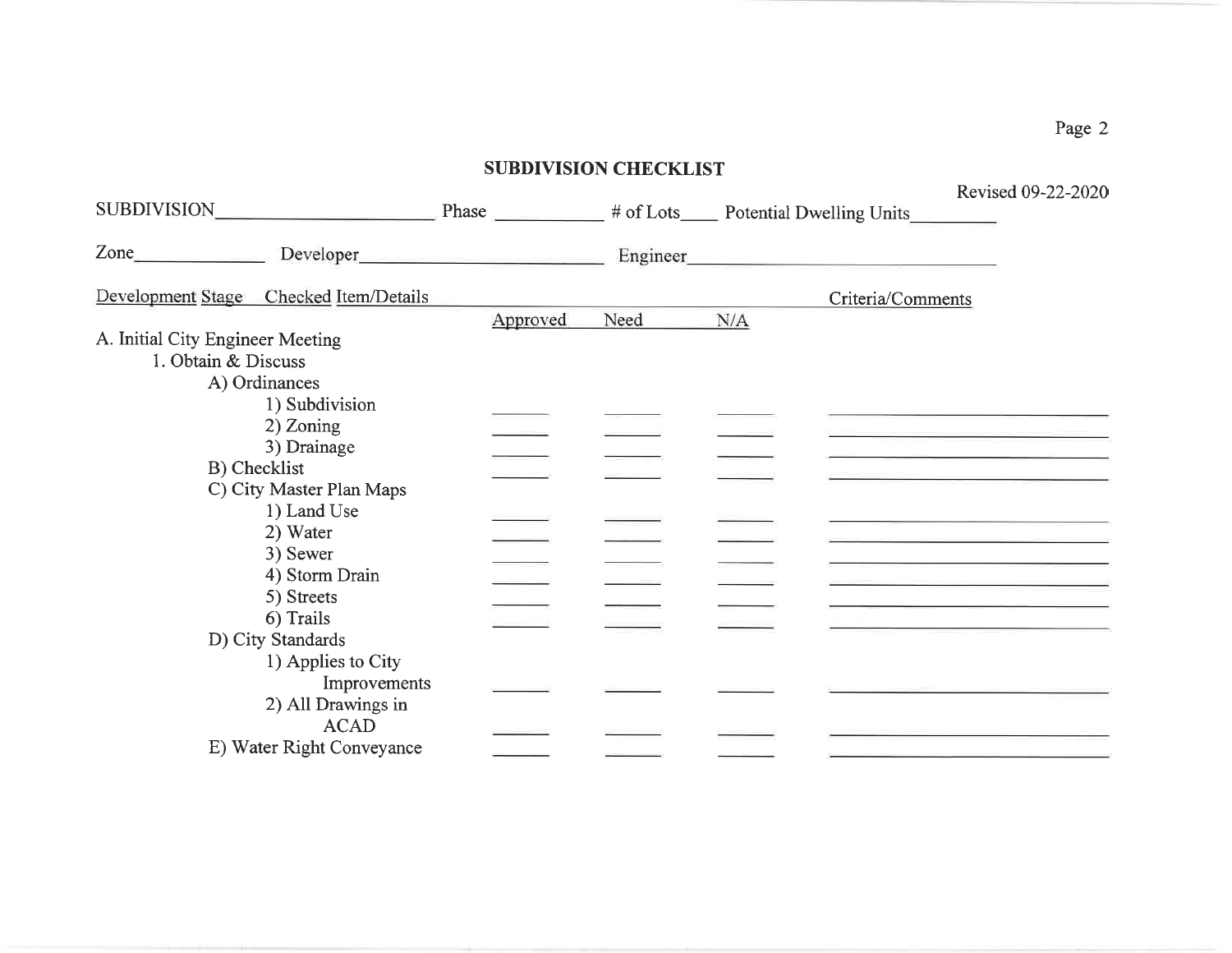| B. Sketch meeting (1 month before Planning |                                   |
|--------------------------------------------|-----------------------------------|
| Commission) ( $1st$ & $3rd$ Thursdays)     |                                   |
| 1. Required Documents                      |                                   |
| A) Draft Vicinity Plan                     |                                   |
| 1) Proper Scale                            | $1" = 100"$                       |
| 2) Location                                | Section, Township, Range          |
| 3) Vicinity Map                            |                                   |
| 4) Proposed Layout                         |                                   |
| a) Lot                                     |                                   |
| 1- Area                                    | Per Ordinance                     |
| 2- Frontage                                | Per Ordinance                     |
| 3- Access                                  |                                   |
|                                            | No backing access on major        |
|                                            | collector or arterial roads       |
| b) Street Widths                           |                                   |
| c) City Master Planned Improvements        |                                   |
| 1- Streets                                 |                                   |
| 2- Water                                   |                                   |
| 3- Sewer                                   |                                   |
| 4- Storm Drains                            |                                   |
| 5- Trails                                  |                                   |
| 6- Parks                                   |                                   |
| 5) City Zone                               |                                   |
| a) Zone Designation                        |                                   |
| b) Zone Boundaries within 100'             |                                   |
| Of Subdivision                             |                                   |
| 6) Flood Zone                              | Need Flood Plain                  |
|                                            | Development Permit if in 100 year |
|                                            | flood zone.                       |
| <b>Existing Streets</b><br>7)              |                                   |
| a) Widths                                  |                                   |
|                                            |                                   |

Page 3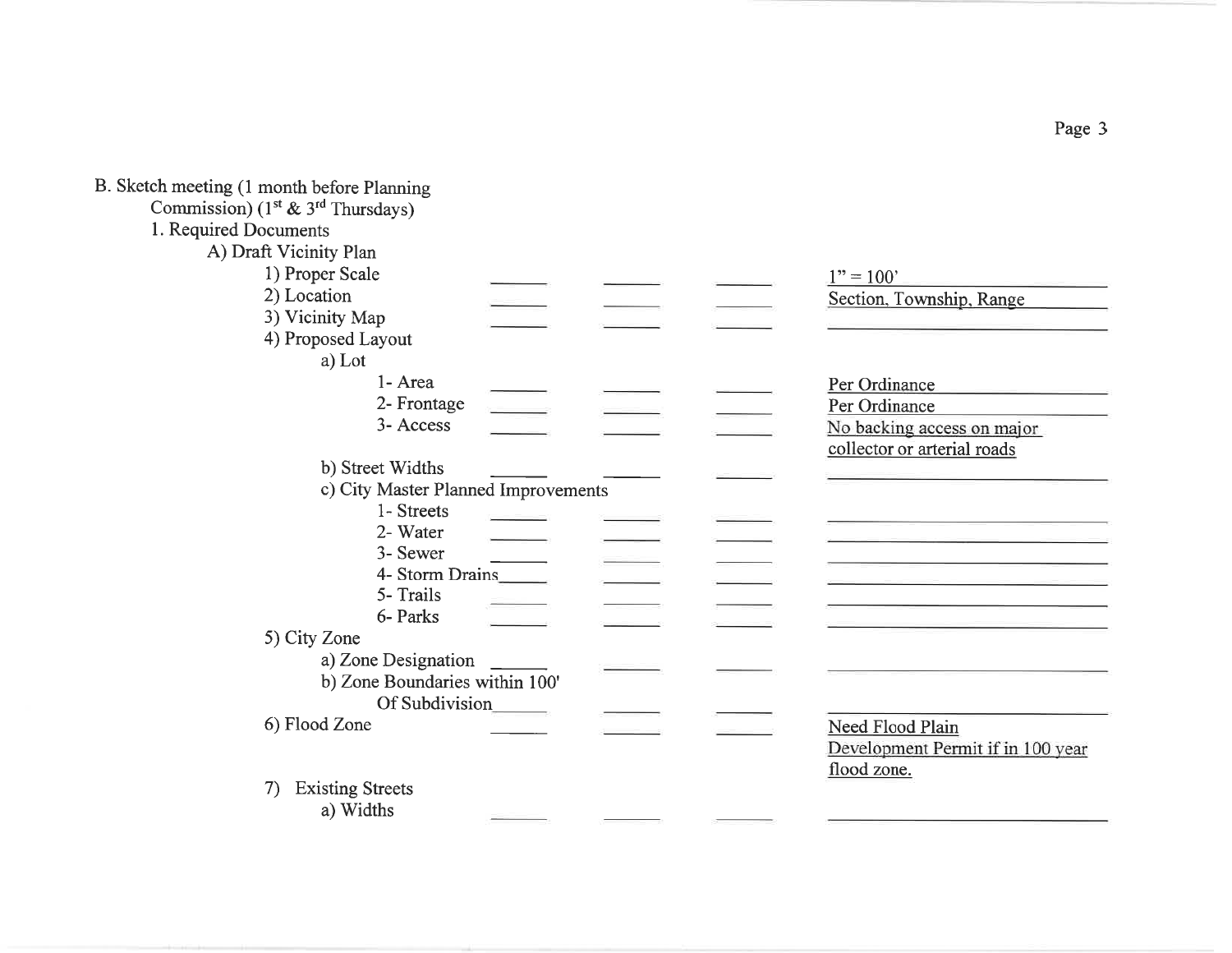|                        | Development Stage Checked Item/Details              |          |      |     | Criteria/Comments                                     |
|------------------------|-----------------------------------------------------|----------|------|-----|-------------------------------------------------------|
|                        |                                                     | Approved | Need | N/A |                                                       |
|                        |                                                     |          |      |     | Page 4                                                |
|                        |                                                     |          |      |     |                                                       |
|                        | b) Number of Accesses                               |          |      |     | 2 Accesses if > 80 Potential<br><b>Dwelling Units</b> |
|                        | 8) Existing Water                                   |          |      |     |                                                       |
|                        | a) Location                                         |          |      |     |                                                       |
|                        | b) Size                                             |          |      |     |                                                       |
|                        | c) Pressure                                         |          |      |     | 40-psi Minimum                                        |
|                        | 9) Existing Sewer                                   |          |      |     |                                                       |
|                        | a) Location                                         |          |      |     |                                                       |
|                        | b) Size<br>10) Airport Overlay Zone                 |          |      |     |                                                       |
|                        | $11)$ 2' Contours                                   |          |      |     |                                                       |
|                        | 12) Soil Area                                       |          |      |     |                                                       |
|                        | 13) Phasing Plan                                    |          |      |     |                                                       |
|                        | 14) Water Rights Provide Note:                      |          |      |     | Before<br>final<br>plat<br>approval                   |
|                        |                                                     |          |      |     | subdividers and developers of platted                 |
|                        |                                                     |          |      |     | subdivisions and residential PUDs                     |
|                        |                                                     |          |      |     | are required to convey water rights to                |
|                        |                                                     |          |      |     | the City according to the City's                      |
|                        |                                                     |          |      |     | water acquisition ordinance.                          |
|                        | 15) Is Subd. Within Wildfire                        |          |      |     |                                                       |
|                        | Urban Interface Zone                                |          |      |     | Add Note: Subd. Is within the WUI                     |
| C. Final Vicinity Plan |                                                     |          |      |     |                                                       |
|                        | 1) City Engineer Approval                           |          |      |     |                                                       |
|                        | D. Planning Commission Vicinity Plan/Recommendation |          |      |     |                                                       |
| 1) P.C. Fees paid      | 2) $(1^{st}$ or $3^{rd}$ Tuesday, PDF map)          |          |      |     | \$400 or \$25 per lot                                 |
|                        |                                                     |          |      |     |                                                       |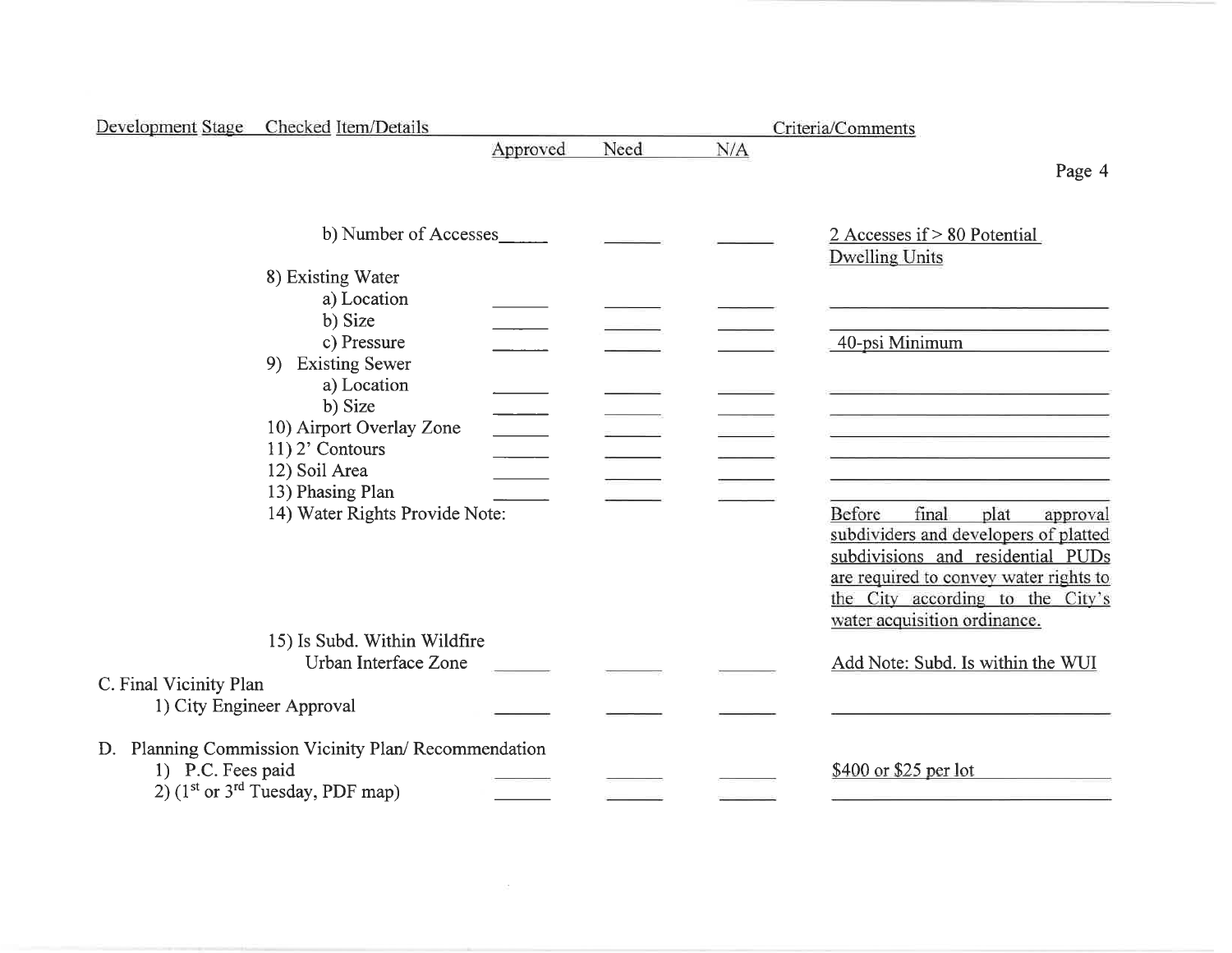| Development Stage Checked Item/Details                                                                 |          |      |     | Criteria/Comments         |
|--------------------------------------------------------------------------------------------------------|----------|------|-----|---------------------------|
|                                                                                                        | Approved | Need | N/A |                           |
|                                                                                                        |          |      |     | Page 5                    |
| E. City Council Vicinity Plan Approval                                                                 |          |      |     | Approval good for 2 years |
| F. Preliminary Design (Approved by City Engineer Only)<br>1. Required Documents<br>A) Preliminary Plan |          |      |     |                           |
| 1) Title Block                                                                                         |          |      |     |                           |
| a) Name<br>b) Location<br>c) Date                                                                      |          |      |     | Section, Township & Range |
| d) Scale<br>e) Engineer/Surveyor                                                                       |          |      |     | $1" = 100'$ Minimum       |
| f) Sheet $#$<br>2) North Arrow                                                                         |          |      |     |                           |
| 3) Subdivision Boundary<br>Length & Bearings                                                           |          |      |     |                           |
| 4) Section Tie<br>a) Monument                                                                          |          |      |     |                           |
| b) Line Bearing/Length_                                                                                |          |      |     |                           |
| c) Basis of Bearing                                                                                    |          |      |     | Cedar City System         |
| 5) Adjacent Owner Names<br>6) Existing Streets                                                         |          |      |     |                           |
| a) Name<br>b) Widths                                                                                   |          |      |     |                           |
| 7) Existing Drainage                                                                                   |          |      |     |                           |
| a) Culverts                                                                                            |          |      |     |                           |
| b) Channels                                                                                            |          |      |     |                           |
| c) Basins                                                                                              |          |      |     |                           |
| d) Irrig. Ditches<br>8) Existing Private Utilities                                                     |          |      |     |                           |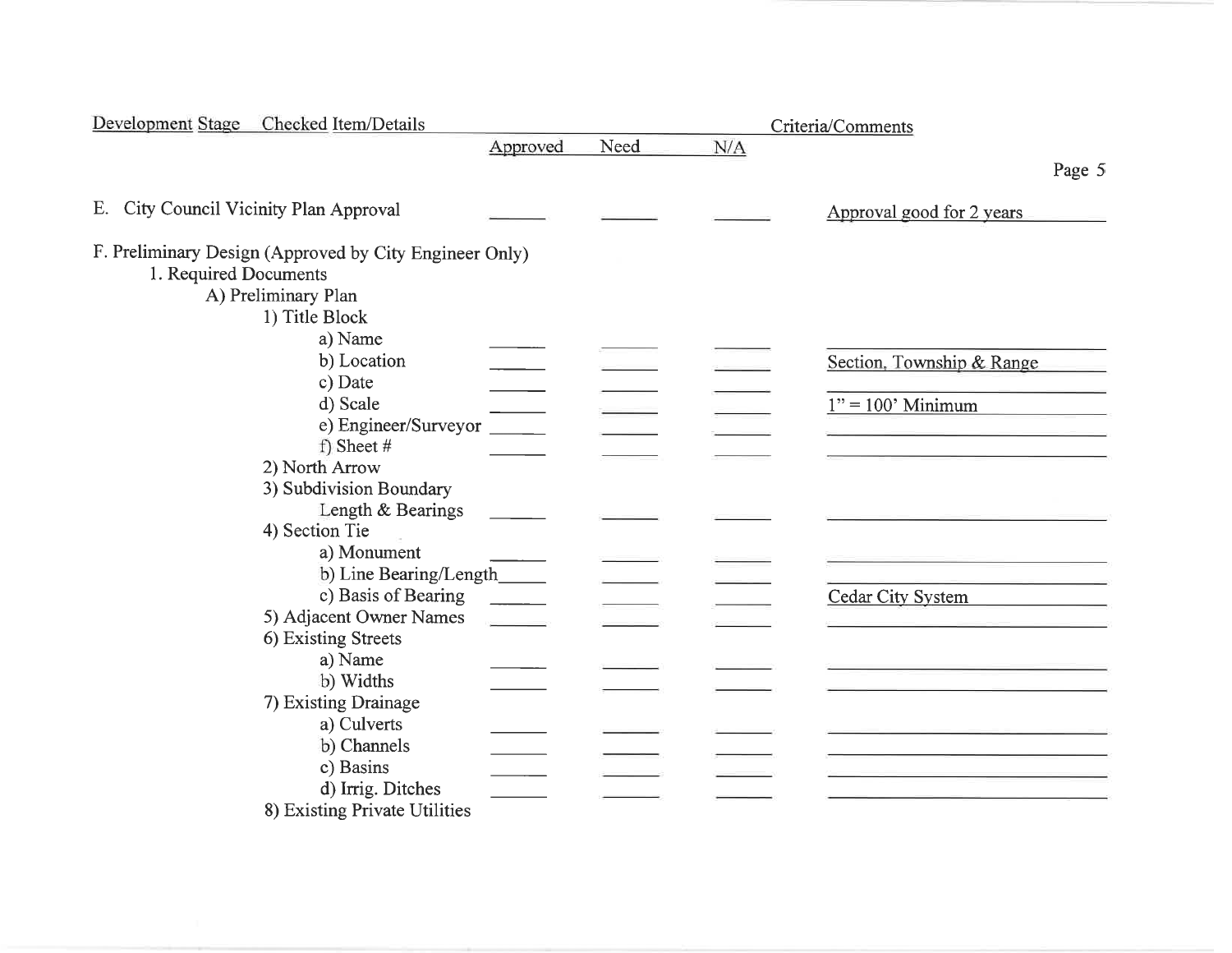| Development Stage Checked Item/Details |          |      | Criteria/Comments |                                   |  |
|----------------------------------------|----------|------|-------------------|-----------------------------------|--|
|                                        | Approved | Need | N/A               |                                   |  |
|                                        |          |      |                   | Page 6                            |  |
| a) Blue Stake                          |          |      |                   |                                   |  |
| b) Locate                              |          |      |                   |                                   |  |
| c) Show on Drawing                     |          |      |                   |                                   |  |
| d) Labels                              |          |      |                   |                                   |  |
| e) Dimensions                          |          |      |                   |                                   |  |
| 9) Flood Zones                         |          |      |                   | Need Flood Plain Development      |  |
|                                        |          |      |                   | Permit if in 100 year flood zone. |  |
| 10) Existing Contours                  |          |      |                   | 2' Intervals                      |  |
| 11) Existing Water Lines               |          |      |                   |                                   |  |
| a) Valves                              |          |      |                   |                                   |  |
| b) Hydrants                            |          |      |                   |                                   |  |
| c) Sizes                               |          |      |                   |                                   |  |
| 12) Existing Sewer Lines               |          |      |                   |                                   |  |
| a) Sizes                               |          |      |                   |                                   |  |
| b) M.H.S.                              |          |      |                   |                                   |  |
| c) Flow Direction                      |          |      |                   |                                   |  |
| 13) Existing Buildings                 |          |      |                   |                                   |  |
| 14) Existing Easements                 |          |      |                   |                                   |  |
| 15) Proposed Streets Plan (no          |          |      |                   |                                   |  |
| Duplicate within County)               |          |      |                   |                                   |  |
| a) Name/Number                         |          |      |                   |                                   |  |
| b) Lengths /                           |          |      |                   |                                   |  |
| <b>Bearings</b>                        |          |      |                   |                                   |  |
| c) Widths                              |          |      |                   |                                   |  |
| d) Intersection                        |          |      |                   |                                   |  |
| <b>Fillets</b>                         |          |      |                   |                                   |  |
| e) Street Lights                       |          |      |                   |                                   |  |
| f) Second Access                       |          |      |                   |                                   |  |
| Location                               |          |      |                   | If $> 80$ Lots                    |  |
|                                        |          |      |                   |                                   |  |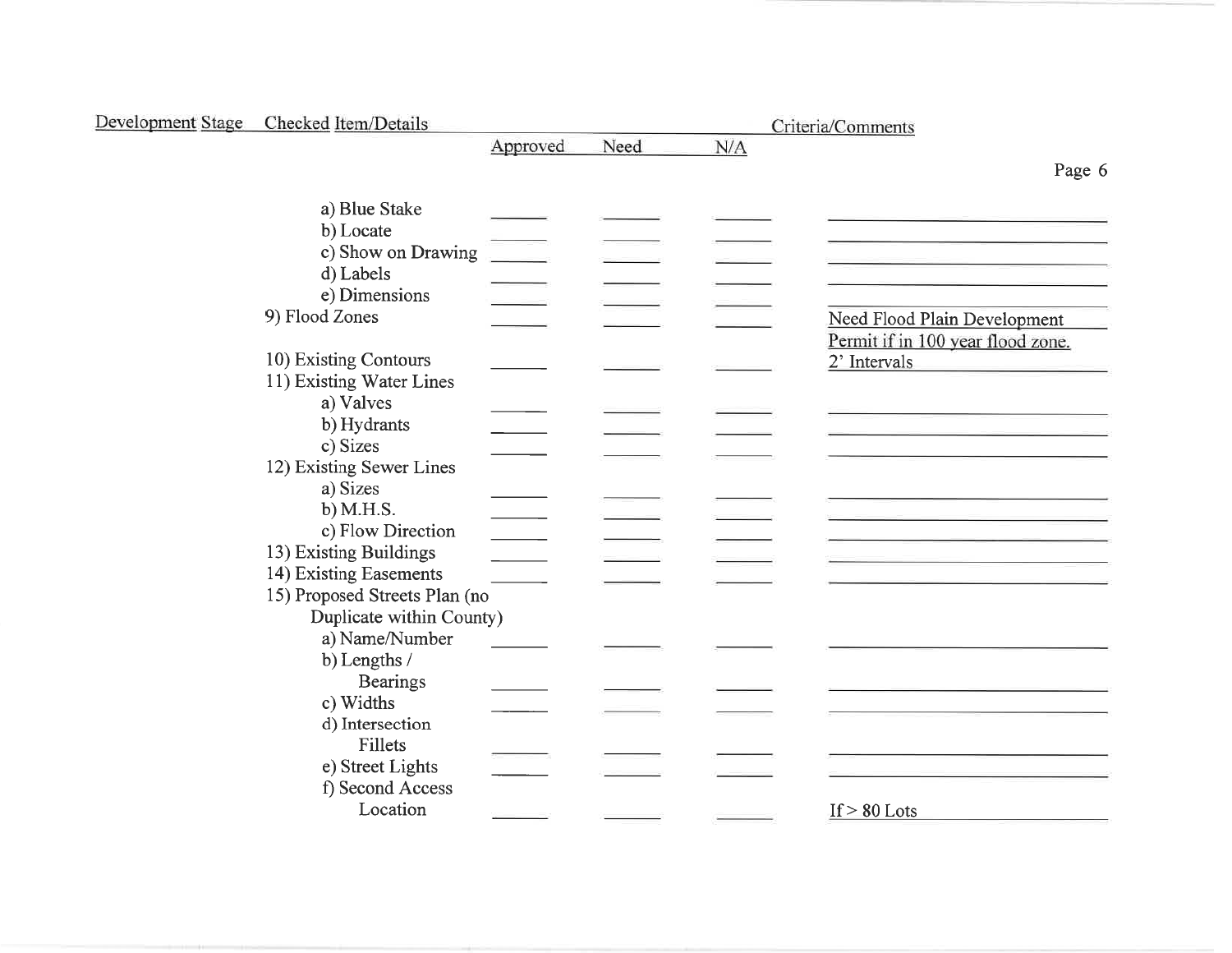| Development Stage Checked Item/Details                     |          |      |     | Criteria/Comments                                                                                                                                                                                                             |  |  |
|------------------------------------------------------------|----------|------|-----|-------------------------------------------------------------------------------------------------------------------------------------------------------------------------------------------------------------------------------|--|--|
|                                                            | Approved | Need | N/A |                                                                                                                                                                                                                               |  |  |
|                                                            |          |      |     | Page 7                                                                                                                                                                                                                        |  |  |
| 16) Proposed Water Mains<br>a) Location<br>b) Size         |          |      |     | 15' Off high side right-of-way                                                                                                                                                                                                |  |  |
| c) Valving<br>d) Fire Hydrants<br>17) Proposed Sewer Lines |          |      |     | 500' Maximum Spacing                                                                                                                                                                                                          |  |  |
| a) Location<br>b) Size                                     |          |      |     | 4' Off C.L. of road low side of lots<br>8" Minimum                                                                                                                                                                            |  |  |
| c) Manholes                                                |          |      |     | 400' Maximum spacing criteria.<br>comments                                                                                                                                                                                    |  |  |
| 18) Proposed Drainage System                               |          |      |     |                                                                                                                                                                                                                               |  |  |
| a) Line Location                                           |          |      |     |                                                                                                                                                                                                                               |  |  |
| b) Line Size                                               |          |      |     |                                                                                                                                                                                                                               |  |  |
| c) Manholes                                                |          |      |     | the control of the control of the control of the control of the control of the control of the control of the control of the control of the control of the control of the control of the control of the control of the control |  |  |
| d) Curb Inlets/Outlets                                     |          |      |     |                                                                                                                                                                                                                               |  |  |
| e) Channels                                                |          |      |     |                                                                                                                                                                                                                               |  |  |
| f) Basins                                                  |          |      |     |                                                                                                                                                                                                                               |  |  |
| 19) Property Easements<br>a) Utility (gas, water,          |          |      |     |                                                                                                                                                                                                                               |  |  |
| Sewer, phone)                                              |          |      |     | $10^{\circ}$ -F, 6'-S, 7) 5'-R (show on plan)                                                                                                                                                                                 |  |  |
| b) Avigation Easements                                     |          |      |     | Approach Zone, Instrument<br>Approach Zone, & Runway<br>Protection Zone                                                                                                                                                       |  |  |
| c) Off-site Utility                                        |          |      |     |                                                                                                                                                                                                                               |  |  |
| Easements/Widths                                           |          |      |     | Water-10'Wide, Sewer-20' Wide,<br>Storm Drain-20' Wide                                                                                                                                                                        |  |  |
| d) Master Planned<br><b>Trails</b>                         |          |      |     |                                                                                                                                                                                                                               |  |  |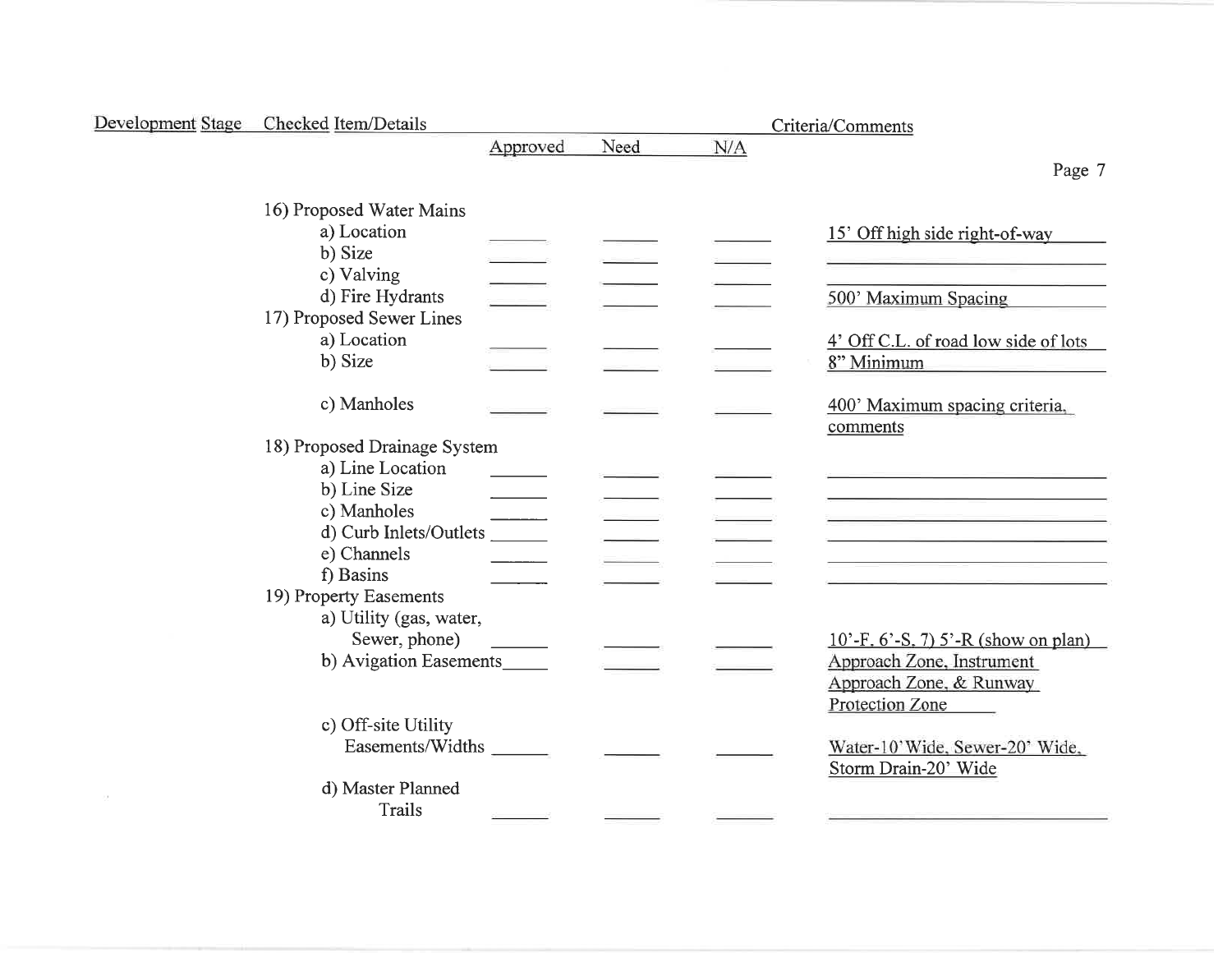| Development Stage Checked Item/Details      |          |      |       | Criteria/Comments                                                |
|---------------------------------------------|----------|------|-------|------------------------------------------------------------------|
|                                             | Approved | Need | N/A   |                                                                  |
|                                             |          |      |       | Page 8                                                           |
| 20) Lot Information                         |          |      |       |                                                                  |
| a) Border Lines                             |          |      |       |                                                                  |
| Lengths/Bearings                            |          |      |       |                                                                  |
| b) Lot Numbers                              |          |      |       |                                                                  |
|                                             |          |      |       | Per Ordinance                                                    |
| d) Lot Frontage                             |          |      |       | Per Ordinance<br>the contract of the contract of the contract of |
| 21) Vicinity Map                            |          |      |       |                                                                  |
| 2. FAA Obstruction Evaluation (Form 7460-1) |          |      |       |                                                                  |
| Proof of Submittal                          |          |      |       | Where required by Engineering                                    |
|                                             |          |      | Dept. |                                                                  |
| 3. Engineering Studies/Reports              |          |      |       |                                                                  |
| A) Soils Report                             |          |      |       |                                                                  |
| 1) Engineer                                 |          |      |       |                                                                  |
| 2) Findings                                 |          |      |       |                                                                  |
| 3) Recommendations                          |          |      |       |                                                                  |
| a) Building Foundations_____                |          |      |       |                                                                  |
| b) Street/Sidewalks                         |          |      |       |                                                                  |
| c) Underground Utility______                |          |      |       |                                                                  |
| 4) Consultant Review                        |          |      |       | Where required                                                   |
| B) Drainage Study                           |          |      |       |                                                                  |
| 1) Design Flows                             |          |      |       |                                                                  |
| 2) Recommendation                           |          |      |       |                                                                  |
| a) Storm Drains                             |          |      |       |                                                                  |
| b) Inlets                                   |          |      |       |                                                                  |
| c) Detention Basin                          |          |      |       |                                                                  |
| 3) Zone A Base Flood Elev.                  |          |      |       | Need Flood Plain Development                                     |
|                                             |          |      |       | Permit if in 100-year flood zone.                                |
| C) Water Rights, Title Report               |          |      |       |                                                                  |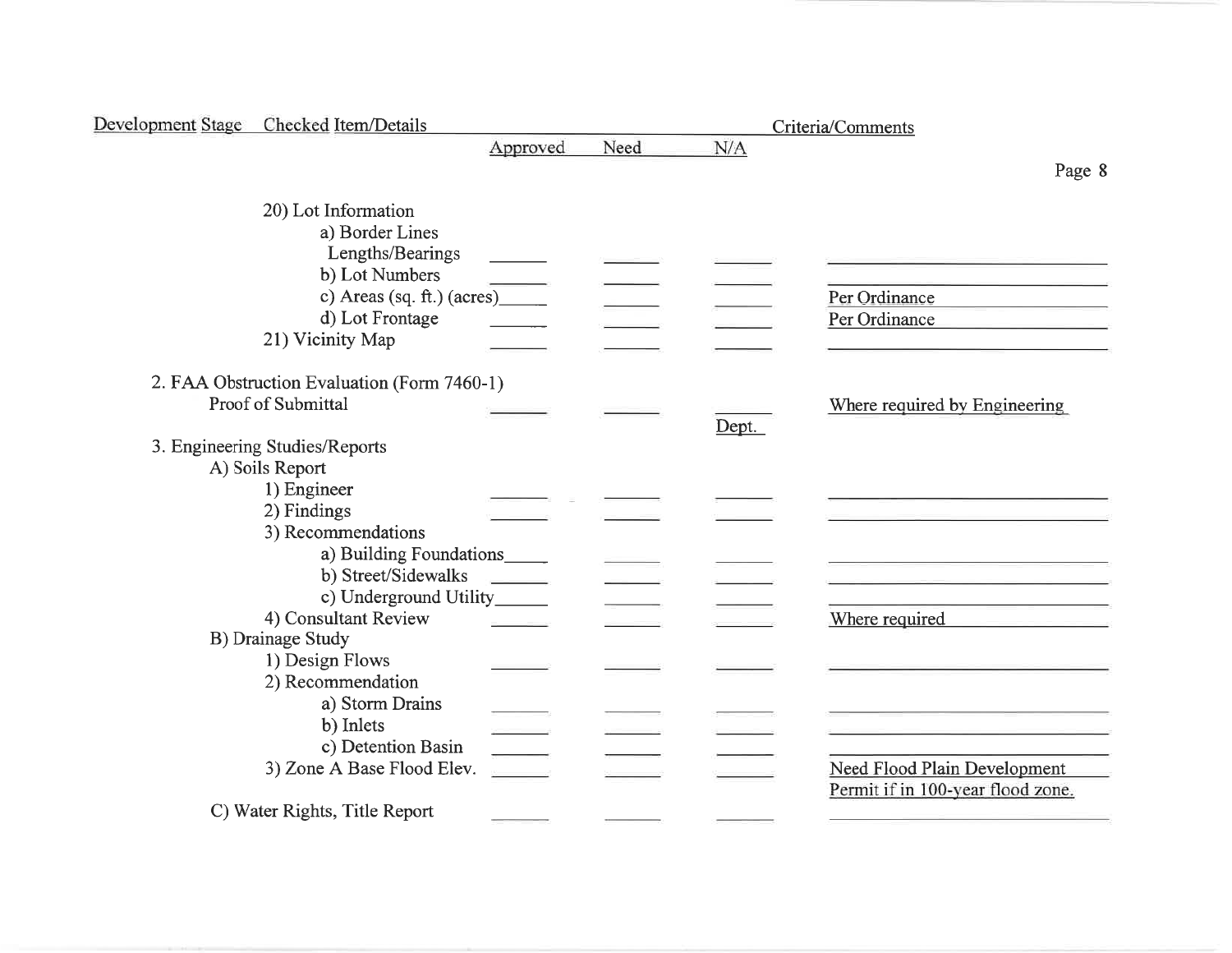| Development Stage Checked Item/Details       |                                                                                                                                                                                                                                                                                                                                                                                                                                                                                                 |      |     | Criteria/Comments                 |
|----------------------------------------------|-------------------------------------------------------------------------------------------------------------------------------------------------------------------------------------------------------------------------------------------------------------------------------------------------------------------------------------------------------------------------------------------------------------------------------------------------------------------------------------------------|------|-----|-----------------------------------|
|                                              | Approved                                                                                                                                                                                                                                                                                                                                                                                                                                                                                        | Need | N/A |                                   |
|                                              |                                                                                                                                                                                                                                                                                                                                                                                                                                                                                                 |      |     | Page 9                            |
| D) Traffic Study                             |                                                                                                                                                                                                                                                                                                                                                                                                                                                                                                 |      |     |                                   |
| E) Sewer Study                               |                                                                                                                                                                                                                                                                                                                                                                                                                                                                                                 |      |     |                                   |
| 1) Design Flows                              |                                                                                                                                                                                                                                                                                                                                                                                                                                                                                                 |      |     |                                   |
| 2) Gravity Pipe Sizing                       |                                                                                                                                                                                                                                                                                                                                                                                                                                                                                                 |      |     |                                   |
| 3) Pressure Pipe Sizing                      |                                                                                                                                                                                                                                                                                                                                                                                                                                                                                                 |      |     |                                   |
| 4) Lift Station Pump Sizing                  | $\begin{tabular}{c} \multicolumn{2}{c} {\textbf{1}} & \multicolumn{2}{c} {\textbf{1}} & \multicolumn{2}{c} {\textbf{1}} \\ \multicolumn{2}{c} {\textbf{1}} & \multicolumn{2}{c} {\textbf{1}} & \multicolumn{2}{c} {\textbf{1}} \\ \multicolumn{2}{c} {\textbf{1}} & \multicolumn{2}{c} {\textbf{1}} & \multicolumn{2}{c} {\textbf{1}} \\ \multicolumn{2}{c} {\textbf{1}} & \multicolumn{2}{c} {\textbf{1}} & \multicolumn{2}{c} {\textbf{1}} \\ \multicolumn{2}{c} {\textbf{1}} & \multicolumn$ |      |     |                                   |
| 5) Wet Well Sizing                           |                                                                                                                                                                                                                                                                                                                                                                                                                                                                                                 |      |     |                                   |
| 4. Engineering Drawings                      |                                                                                                                                                                                                                                                                                                                                                                                                                                                                                                 |      |     | Per Public Works Improvement      |
|                                              |                                                                                                                                                                                                                                                                                                                                                                                                                                                                                                 |      |     | Design Checklist                  |
| 5. Approvals/Clearance Letters               |                                                                                                                                                                                                                                                                                                                                                                                                                                                                                                 |      |     |                                   |
| A) Prairie Dog Clearance Letter              |                                                                                                                                                                                                                                                                                                                                                                                                                                                                                                 |      |     | On-site and Off-site improvements |
| B) HCP Participation Form                    |                                                                                                                                                                                                                                                                                                                                                                                                                                                                                                 |      |     | Signed and Notarized              |
| C) FAA Form 7460-1 Approval Letter           |                                                                                                                                                                                                                                                                                                                                                                                                                                                                                                 |      |     | If Required                       |
| D) UDOT Approval Letter                      |                                                                                                                                                                                                                                                                                                                                                                                                                                                                                                 |      |     | If Fronting State Highway         |
| E) Irrigation Company Approval Letter_____   |                                                                                                                                                                                                                                                                                                                                                                                                                                                                                                 |      |     |                                   |
| F) Flood Plain Development Permit            |                                                                                                                                                                                                                                                                                                                                                                                                                                                                                                 |      |     | Need for any development in 100-  |
|                                              |                                                                                                                                                                                                                                                                                                                                                                                                                                                                                                 |      |     | year flood zone.                  |
| G) Stamped/Signed Drawings                   |                                                                                                                                                                                                                                                                                                                                                                                                                                                                                                 |      |     | 2 Sets 24"X36", 4 Set 11"X17"     |
| H) Improvement Costs Summary                 |                                                                                                                                                                                                                                                                                                                                                                                                                                                                                                 |      |     |                                   |
| I) City Engineer's Approval                  |                                                                                                                                                                                                                                                                                                                                                                                                                                                                                                 |      |     |                                   |
| J) Filing Fees Paid                          |                                                                                                                                                                                                                                                                                                                                                                                                                                                                                                 |      |     | \$400 or \$25 per lot             |
| K) Water Right Report                        |                                                                                                                                                                                                                                                                                                                                                                                                                                                                                                 |      |     | Notify Title Company to Prepare   |
| L) City Engineer Preliminary Design Approval |                                                                                                                                                                                                                                                                                                                                                                                                                                                                                                 |      |     |                                   |
| 1) Preliminary Plan                          |                                                                                                                                                                                                                                                                                                                                                                                                                                                                                                 |      |     |                                   |
| 2) Design Reports                            |                                                                                                                                                                                                                                                                                                                                                                                                                                                                                                 |      |     |                                   |
| 3) Engineering Drawings                      |                                                                                                                                                                                                                                                                                                                                                                                                                                                                                                 |      |     |                                   |
| 4) Water Right Report                        |                                                                                                                                                                                                                                                                                                                                                                                                                                                                                                 |      |     |                                   |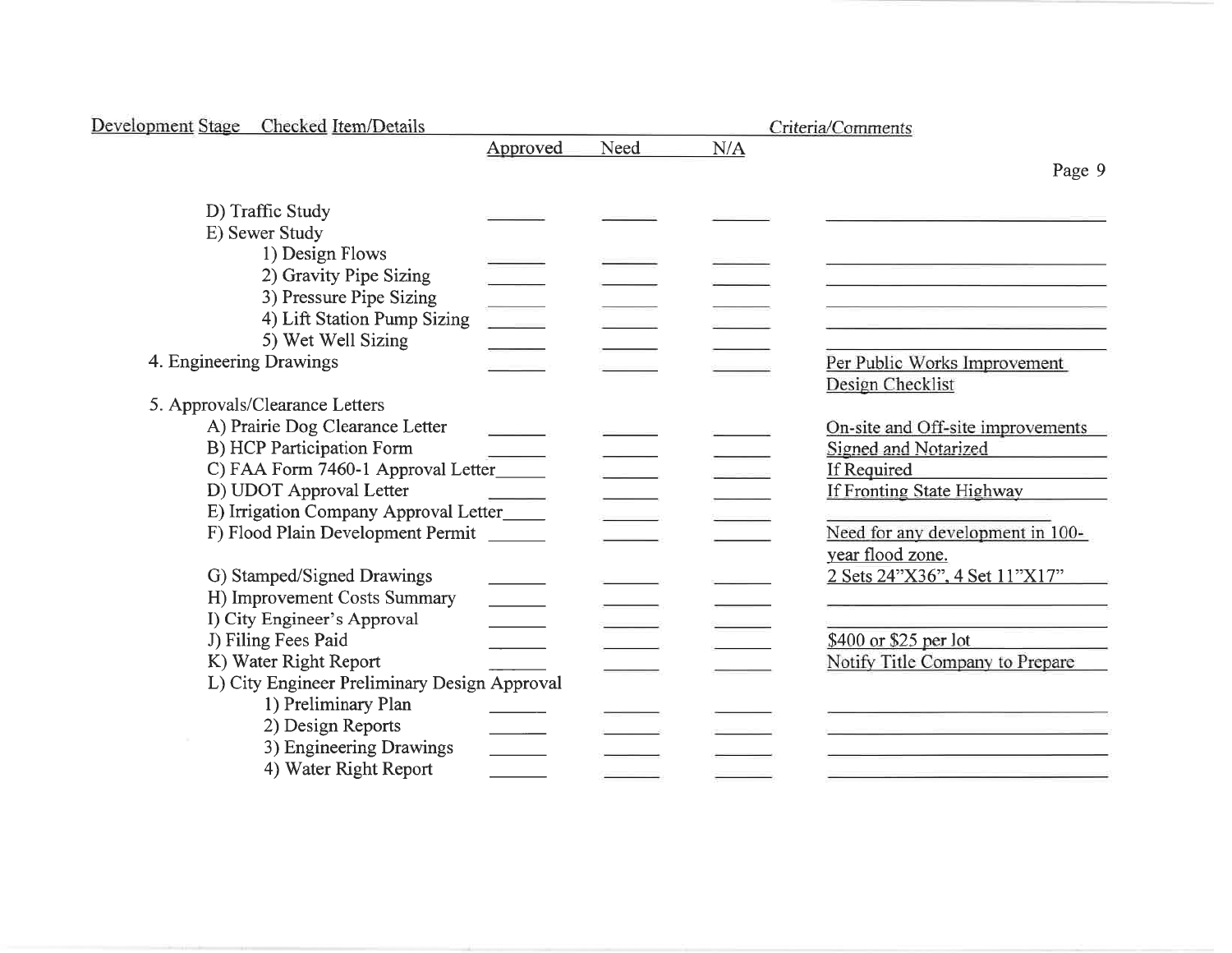| Development Stage Checked Item/Details          | Criteria/Comments |      |     |         |
|-------------------------------------------------|-------------------|------|-----|---------|
|                                                 | Approved          | Need | N/A |         |
|                                                 |                   |      |     | Page 10 |
|                                                 |                   |      |     |         |
| G. Final Plat- Checked by City Surveyor         |                   |      |     |         |
| 1. Record of Survey will be completed and filed |                   |      |     |         |
| with the County Surveyor prior to submitting    |                   |      |     |         |
| of Final Plat (per State Statute)               |                   |      |     |         |
| 2. Field Staking of Record of Survey            |                   |      |     |         |
| 3. Final Plat (24" X 36")                       |                   |      |     |         |
| A) Title Block                                  |                   |      |     |         |
| 1) Subdivision Name                             |                   |      |     |         |
| 2) Location                                     |                   |      |     |         |
| 3) Date                                         |                   |      |     |         |
| 4) Scale                                        |                   |      |     |         |
| 5) Engineer/Surveyor                            |                   |      |     |         |
| 6) Sheet Number                                 |                   |      |     |         |
| <b>B)</b> North Arrow                           |                   |      |     |         |
| C) Boundary Description                         |                   |      |     |         |
| 1) Closure                                      |                   |      |     |         |
| 2) Matches Preliminary                          |                   |      |     |         |
| 3) Total Subd. Area                             |                   |      |     |         |
| D) Section Tie                                  |                   |      |     |         |
| 1) Monuments                                    |                   |      |     |         |
| 2) Line bearing/Length                          |                   |      |     |         |
| 3) Basis of Bearing                             |                   |      |     |         |
| E) Existing and Platted Streets                 |                   |      |     |         |
| 1) Names                                        |                   |      |     |         |
| 2) Widths                                       |                   |      |     |         |
| 3) Center Line Monuments                        |                   |      |     |         |
| F) Existing Occupation Lines(fences)            |                   |      |     |         |
| G) Existing Easements                           |                   |      |     |         |
| H) Proposed Streets                             |                   |      |     |         |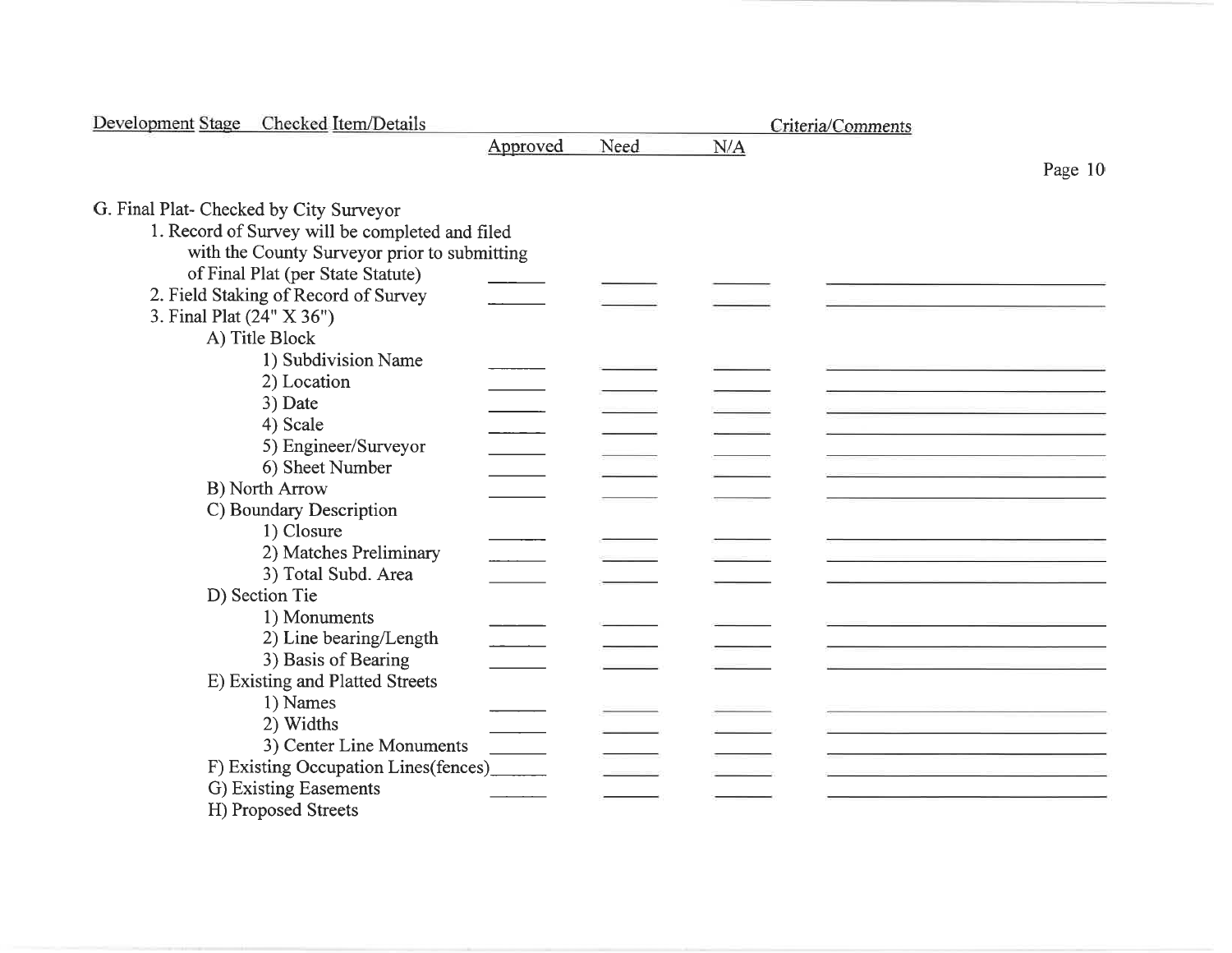| Development Stage Checked Item/Details                                                                                             |          |      | Criteria/Comments |                                                                                             |  |
|------------------------------------------------------------------------------------------------------------------------------------|----------|------|-------------------|---------------------------------------------------------------------------------------------|--|
|                                                                                                                                    | Approved | Need | N/A               |                                                                                             |  |
|                                                                                                                                    |          |      |                   | Page 11                                                                                     |  |
| 1) Name/Number<br>2) Lengths/Bearings<br>3) Width<br>4) Curves                                                                     |          |      |                   |                                                                                             |  |
| a) Numbers<br>b) Date Table                                                                                                        |          |      |                   |                                                                                             |  |
| I) Proposed Easements                                                                                                              |          |      |                   |                                                                                             |  |
| 1) Location<br>a) Utility (gas, water,<br>Sewer, phone)<br>b) Mail<br>2) Size<br>3) Off-Site Easements                             |          |      |                   | Show on Plat (No notes)<br>Per Ordinance<br>Water, Sewer, Storm Drain/Separate<br>Documents |  |
| J) Lot Information                                                                                                                 |          |      |                   |                                                                                             |  |
| 1) Border Line Lengths/<br><b>Bearings</b><br>2) Numbers<br>3) Areas<br>4) Addresses<br>K) Vicinity Map<br>L) Legend               |          |      |                   | the control of the control of the control of the control of                                 |  |
| M) Soil Note (all Plats)<br>N) Airport Overlay Zone Disclosure<br>O) Airport Avigation Easement (Any Approach Zone)<br>1) Boundary |          |      |                   |                                                                                             |  |
| 2) Bearings/Distances                                                                                                              |          |      |                   |                                                                                             |  |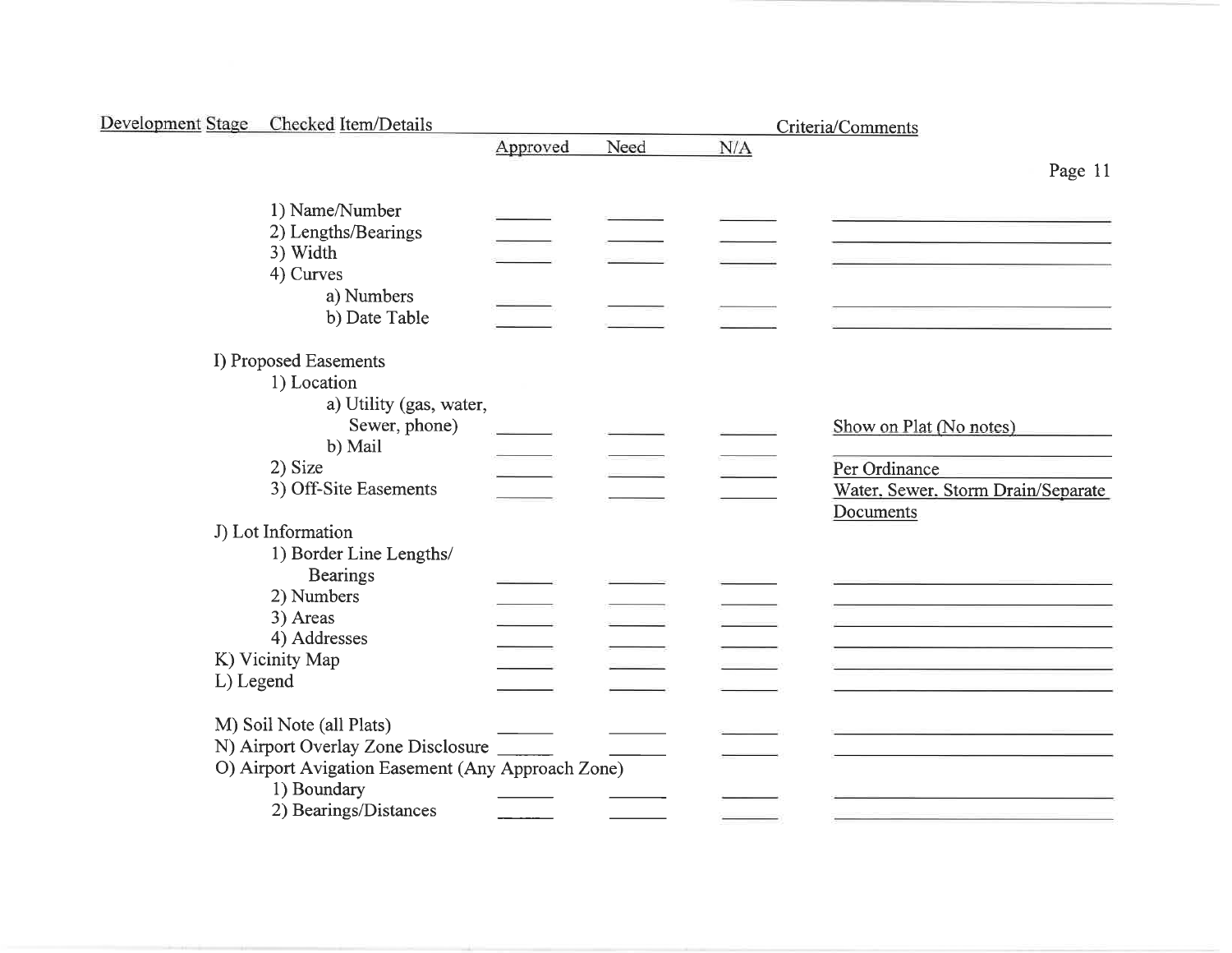| Development Stage Checked Item/Details           |          |      |     | Criteria/Comments                                                           |
|--------------------------------------------------|----------|------|-----|-----------------------------------------------------------------------------|
|                                                  | Approved | Need | N/A |                                                                             |
|                                                  |          |      |     | Page 12                                                                     |
| 3) Monument Tie                                  |          |      |     |                                                                             |
|                                                  |          |      |     |                                                                             |
| 4) Lot Line Tie                                  |          |      |     | Dimension to nearest lot corner on<br>any lot line intersected by easement. |
| P) Twin Home Division Line Note                  |          |      |     |                                                                             |
| Q) Flood Zone                                    |          |      |     |                                                                             |
| 1) Designation                                   |          |      |     |                                                                             |
| 2) Base Flood Elev.                              |          |      |     |                                                                             |
| R) Insufficient Sewer Depth Note                 |          |      |     |                                                                             |
| S) Approval Certificates (Written per Standards) |          |      |     |                                                                             |
| 1) Utility Companies                             |          |      |     |                                                                             |
| a) Electric                                      |          |      |     |                                                                             |
| b) Telephone                                     |          |      |     |                                                                             |
| c) Gas                                           |          |      |     |                                                                             |
| d) Cable T.V.                                    |          |      |     |                                                                             |
| 2) Post Office                                   |          |      |     |                                                                             |
| 3) Surveyor/Seal                                 |          |      |     |                                                                             |
| 4) Owners (notarized)                            |          |      |     |                                                                             |
| a) Provide name, title                           |          |      |     |                                                                             |
| and proof of Authorized                          |          |      |     |                                                                             |
| signing agent for the                            |          |      |     |                                                                             |
| <b>Owner's Dedication</b>                        |          |      |     |                                                                             |
| 5) City Engineer (original of Plat,              |          |      |     |                                                                             |
| ACAD disk)                                       |          |      |     |                                                                             |
| a) Bond Amount                                   |          |      |     |                                                                             |
| b) City Engineer Sig.                            |          |      |     |                                                                             |
| c) Mylar Copy                                    |          |      |     |                                                                             |
| 6) Planning Commission                           |          |      |     |                                                                             |
| Chair Sig.                                       |          |      |     | See new wording-Vicinity Plan                                               |
|                                                  |          |      |     | approved by P.C.                                                            |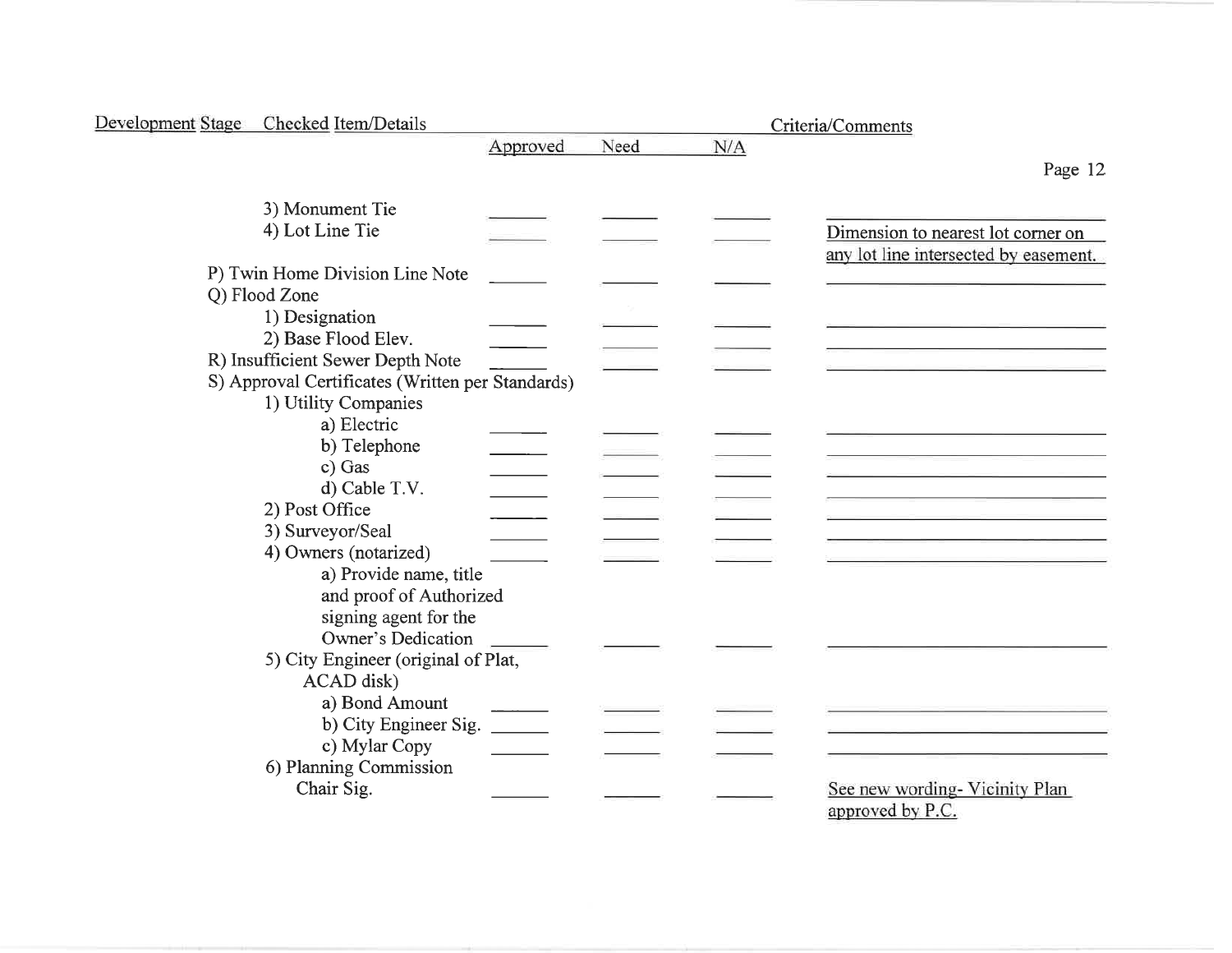|                  | Development Stage Checked Item/Details                        |          |      |     | Criteria/Comments                                     |  |  |
|------------------|---------------------------------------------------------------|----------|------|-----|-------------------------------------------------------|--|--|
|                  |                                                               | Approved | Need | N/A |                                                       |  |  |
|                  |                                                               |          |      |     | Page 13                                               |  |  |
|                  | 7) City Attorney                                              |          |      |     |                                                       |  |  |
|                  | 8) Mayor                                                      |          |      |     |                                                       |  |  |
|                  | T) Required Signatures                                        |          |      |     |                                                       |  |  |
|                  | 1) Prior to City Engineer's Approval (obtained by Subdivider) |          |      |     |                                                       |  |  |
|                  | a) Utilities                                                  |          |      |     |                                                       |  |  |
|                  | b) Post Office                                                |          |      |     |                                                       |  |  |
|                  | c) Surveyor                                                   |          |      |     | <u> 1989 - Johann John Harry College (f. 1989)</u>    |  |  |
|                  | d) Owner's (Notarized) ______                                 |          |      |     |                                                       |  |  |
|                  | 2) Prior to Planning Commission                               |          |      |     |                                                       |  |  |
|                  | a) City Engineer                                              |          |      |     |                                                       |  |  |
|                  |                                                               |          |      |     |                                                       |  |  |
| 1. Bonding       | A) Performance Bond<br>B) City Bond Agreement                 |          |      |     | <b>Improvement Costs</b>                              |  |  |
| 2. Fee Submittal |                                                               |          |      |     |                                                       |  |  |
|                  | A) Filing fee                                                 |          |      |     | Paid at Vicinity Plan stage                           |  |  |
|                  | B) Checking Fee                                               |          |      |     | <b>Actual Cost</b><br><u> 1990 - Jan Alexandria (</u> |  |  |
|                  | C) Inspect Fees                                               |          |      |     | 1% of Bond                                            |  |  |
|                  | D) Recording Fee                                              |          |      |     | $$30/subdivision + $1/lot$                            |  |  |
|                  | E) Sewer/Water Frontage Vicinity Plan                         |          |      |     |                                                       |  |  |
|                  | Reimbursement                                                 |          |      |     |                                                       |  |  |
|                  | 3. Water Right Acquisition                                    |          |      |     |                                                       |  |  |
|                  | A) Water right Transfers                                      |          |      |     |                                                       |  |  |
|                  | B) Special Assessment Fee                                     |          |      |     |                                                       |  |  |
|                  | C) Excess right FROR Agreement                                |          |      |     |                                                       |  |  |
|                  | D) Title Company Fee Collection                               |          |      |     |                                                       |  |  |
|                  |                                                               |          |      |     |                                                       |  |  |